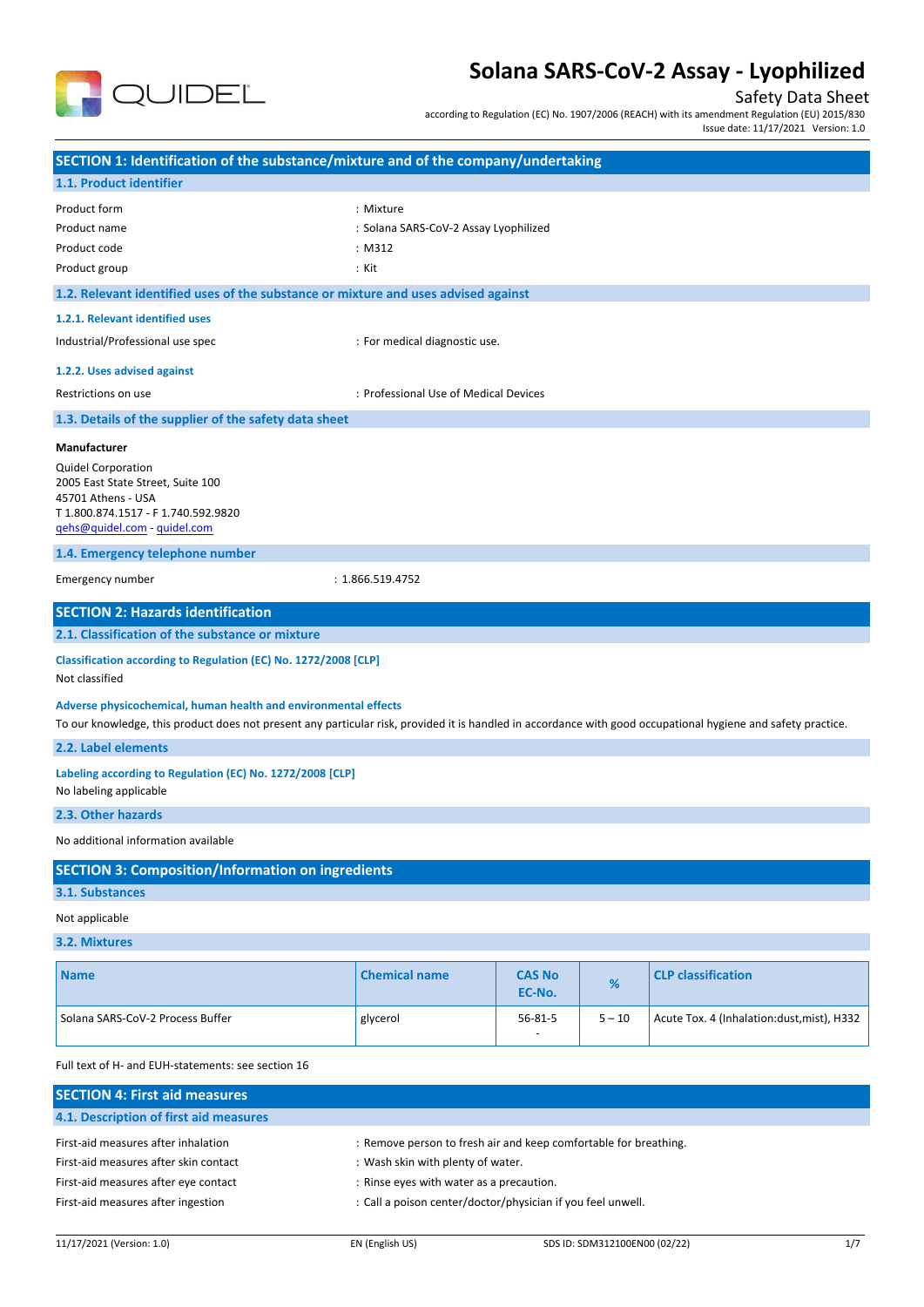

Safety Data Sheet

according to Regulation (EC) No. 1907/2006 (REACH) with its amendment Regulation (EU) 2015/830

Issue date: 11/17/2021 Version: 1.0

|                                                                                 |                       |                                                                 | Issue date: 11/1//2021 version: 1.0                                                                  |
|---------------------------------------------------------------------------------|-----------------------|-----------------------------------------------------------------|------------------------------------------------------------------------------------------------------|
| 4.2. Most important symptoms and effects, both acute and delayed                |                       |                                                                 |                                                                                                      |
| No additional information available                                             |                       |                                                                 |                                                                                                      |
| 4.3. Indication of any immediate medical attention and special treatment needed |                       |                                                                 |                                                                                                      |
| Treat symptomatically.                                                          |                       |                                                                 |                                                                                                      |
| <b>SECTION 5: Firefighting measures</b>                                         |                       |                                                                 |                                                                                                      |
| 5.1. Extinguishing media                                                        |                       |                                                                 |                                                                                                      |
| Suitable extinguishing media                                                    |                       | : Water spray. Dry powder. Foam. Carbon dioxide.                |                                                                                                      |
| 5.2. Special hazards arising from the substance or mixture                      |                       |                                                                 |                                                                                                      |
| Hazardous decomposition products in case of fire                                |                       | : Toxic fumes may be released.                                  |                                                                                                      |
| 5.3. Advice for firefighters                                                    |                       |                                                                 |                                                                                                      |
| Protection during firefighting                                                  |                       | apparatus. Complete protective clothing.                        | : Do not attempt to take action without suitable protective equipment. Self-contained breathing      |
| <b>SECTION 6: Accidental release measures</b>                                   |                       |                                                                 |                                                                                                      |
| 6.1. Personal precautions, protective equipment and emergency procedures        |                       |                                                                 |                                                                                                      |
| 6.1.1. For non-emergency personnel                                              |                       |                                                                 |                                                                                                      |
| <b>Emergency procedures</b>                                                     |                       | : Ventilate spillage area.                                      |                                                                                                      |
| 6.1.2. For emergency responders                                                 |                       |                                                                 |                                                                                                      |
| Protective equipment                                                            |                       | to section 8: "Exposure controls/personal protection".          | : Do not attempt to take action without suitable protective equipment. For further information refer |
| <b>6.2. Environmental precautions</b>                                           |                       |                                                                 |                                                                                                      |
| Avoid release to the environment.                                               |                       |                                                                 |                                                                                                      |
| 6.3. Methods and material for containment and cleaning up                       |                       |                                                                 |                                                                                                      |
| Methods for cleaning up                                                         |                       | : Take up liquid spill into absorbent material.                 |                                                                                                      |
| Other information                                                               |                       | : Dispose of materials or solid residues at an authorized site. |                                                                                                      |
| 6.4. Reference to other sections                                                |                       |                                                                 |                                                                                                      |
| For further information refer to section 13.                                    |                       |                                                                 |                                                                                                      |
| <b>SECTION 7: Handling and storage</b>                                          |                       |                                                                 |                                                                                                      |
| 7.1. Precautions for safe handling                                              |                       |                                                                 |                                                                                                      |
| Precautions for safe handling                                                   |                       |                                                                 | : Ensure good ventilation of the work station. Wear personal protective equipment.                   |
| Hygiene measures                                                                |                       |                                                                 | : Do not eat, drink or smoke when using this product. Always wash hands after handling the product.  |
| 7.2. Conditions for safe storage, including any incompatibilities               |                       |                                                                 |                                                                                                      |
| Storage conditions<br>: Store in a well-ventilated place. Keep cool.            |                       |                                                                 |                                                                                                      |
| 7.3. Specific end use(s)                                                        |                       |                                                                 |                                                                                                      |
| No additional information available                                             |                       |                                                                 |                                                                                                      |
| <b>SECTION 8: Exposure controls/personal protection</b>                         |                       |                                                                 |                                                                                                      |
| 8.1. Control parameters                                                         |                       |                                                                 |                                                                                                      |
| glycerol (56-81-5)                                                              |                       |                                                                 |                                                                                                      |
| Belgium                                                                         | OEL TWA               |                                                                 | $10 \text{ mg/m}^3$                                                                                  |
| France                                                                          | VME (OEL TWA)         |                                                                 | $10 \text{ mg/m}^3$                                                                                  |
| United Kingdom                                                                  | WEL TWA (OEL TWA) [1] |                                                                 | $10 \text{ mg/m}^3$                                                                                  |
| USA - OSHA                                                                      | Local name            |                                                                 | Glycerin (mist)                                                                                      |
| USA - OSHA                                                                      | OSHA PEL TWA [1]      |                                                                 | 15 mg/m <sup>3</sup> (Total dust)                                                                    |

5 mg/m<sup>3</sup> (Respirable fraction)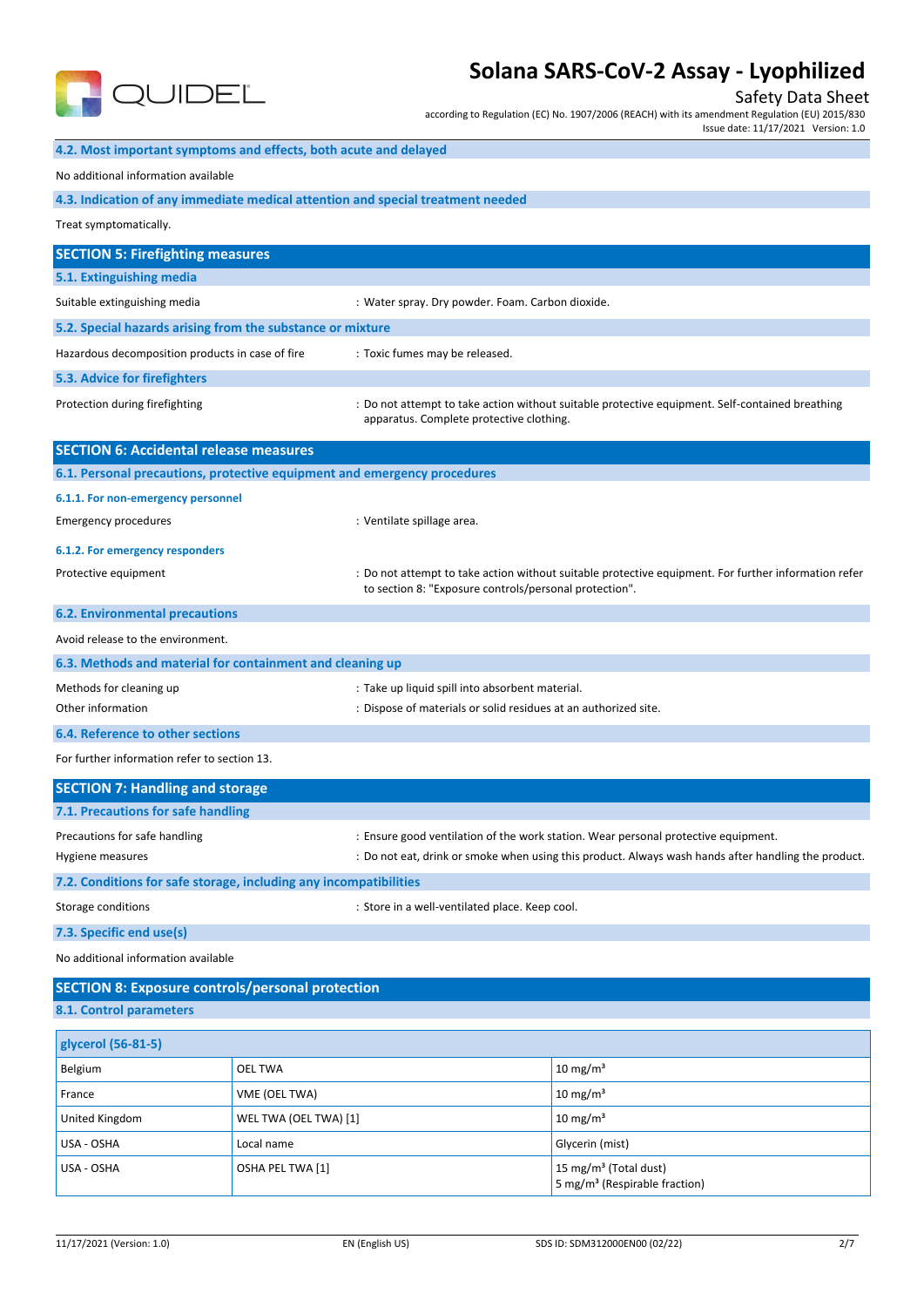

Safety Data Sheet

according to Regulation (EC) No. 1907/2006 (REACH) with its amendment Regulation (EU) 2015/830 Issue date: 11/17/2021 Version: 1.0

#### **8.2. Exposure controls**

#### **Appropriate engineering controls:**

Ensure good ventilation of the work station.

#### **Materials for protective clothing:**

Lab coat

#### **Hand Protection:**

Protective gloves

#### **Eye protection:**

Safety glasses

#### **Skin and body protection:**

Wear suitable protective clothing

#### **Respiratory protection:**

In case of insufficient ventilation, wear suitable respiratory equipment

#### **Personal protective equipment symbol(s):**



#### **Environmental exposure controls:**

Avoid release to the environment.

#### **Other information:**

Do not eat, drink or smoke when using this product.

| <b>SECTION 9: Physical and chemical properties</b>         |                                       |  |
|------------------------------------------------------------|---------------------------------------|--|
| 9.1. Information on basic physical and chemical properties |                                       |  |
| Physical state                                             | : Liquid                              |  |
| Color                                                      | : No data available                   |  |
| Odor                                                       | : No data available                   |  |
| Odor threshold                                             | : No data available                   |  |
| pH                                                         | : All buffers in this kit are neutral |  |
| Relative evaporation rate (butyl acetate=1)                | : No data available                   |  |
| Melting point                                              | : Not applicable                      |  |
| Freezing point                                             | : No data available                   |  |
| Boiling point                                              | : No data available                   |  |
| Flash point                                                | : No data available                   |  |
| Auto-ignition temperature                                  | : No data available                   |  |
| Decomposition temperature                                  | : No data available                   |  |
| Flammability (solid, gas)                                  | : Not applicable                      |  |
| Vapor pressure                                             | : No data available                   |  |
| Relative vapor density at 20 °C                            | : No data available                   |  |
| Relative density                                           | : No data available                   |  |
| Solubility                                                 | : No data available                   |  |
| Partition coefficient n-octanol/water (Log Pow)            | : No data available                   |  |
| Viscosity, kinematic                                       | : No data available                   |  |
| Viscosity, dynamic                                         | : No data available                   |  |
| <b>Explosive properties</b>                                | : No data available                   |  |
| Oxidizing properties                                       | : No data available                   |  |
| <b>Explosion limits</b>                                    | : No data available                   |  |
| 9.2. Other information                                     |                                       |  |
|                                                            |                                       |  |

No additional information available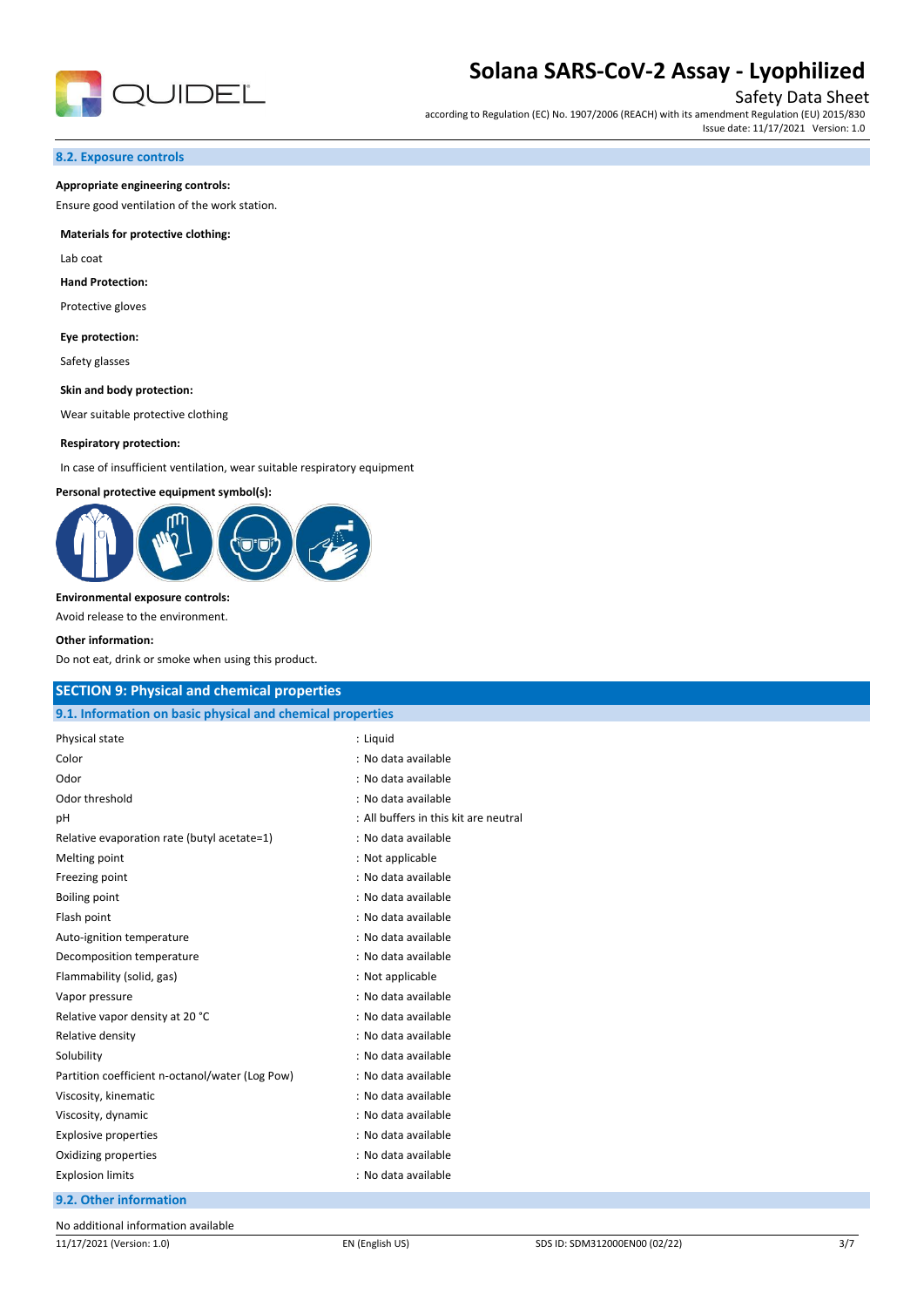

## Safety Data Sheet

according to Regulation (EC) No. 1907/2006 (REACH) with its amendment Regulation (EU) 2015/830

Issue date: 11/17/2021 Version: 1.0

## **SECTION 10: Stability and reactivity**

| 10.1. Reactivity |  |
|------------------|--|
|------------------|--|

The product is non-reactive under normal conditions of use, storage and transport.

| 10.2. Chemical stability                                                                             |                                                                                                                           |     |
|------------------------------------------------------------------------------------------------------|---------------------------------------------------------------------------------------------------------------------------|-----|
| Stable under normal conditions.                                                                      |                                                                                                                           |     |
| 10.3. Possibility of hazardous reactions                                                             |                                                                                                                           |     |
| No dangerous reactions known under normal conditions of use.                                         |                                                                                                                           |     |
| 10.4. Conditions to avoid                                                                            |                                                                                                                           |     |
| None under recommended storage and handling conditions (see section 7).                              |                                                                                                                           |     |
| 10.5. Incompatible materials                                                                         |                                                                                                                           |     |
| No additional information available                                                                  |                                                                                                                           |     |
| 10.6. Hazardous decomposition products                                                               |                                                                                                                           |     |
| Under normal conditions of storage and use, hazardous decomposition products should not be produced. |                                                                                                                           |     |
| <b>SECTION 11: Toxicological information</b>                                                         |                                                                                                                           |     |
| 11.1. Information on toxicological effects                                                           |                                                                                                                           |     |
| Acute toxicity (oral)                                                                                | : Not classified                                                                                                          |     |
| Acute toxicity (dermal)                                                                              | : Not classified                                                                                                          |     |
| Acute toxicity (inhalation)                                                                          | : Not classified                                                                                                          |     |
| glycerol (56-81-5)                                                                                   |                                                                                                                           |     |
| LD50 oral rat                                                                                        | 27200 mg/kg (OECD 401: Acute Oral Toxicity, Rat, Female, Experimental value)                                              |     |
| LD50 dermal                                                                                          | 56750 mg/kg (4 day(s), Guinea pig, Male/female, Experimental value)                                                       |     |
| LC50 Inhalation - Rat                                                                                | > 2.75 mg/l (OECD 403: Acute Inhalation Toxicity, 4 h, Rat, Male, Converted value)                                        |     |
| Skin corrosion/irritation                                                                            | : Not classified                                                                                                          |     |
| Serious eye damage/irritation                                                                        | : Not classified                                                                                                          |     |
| Respiratory or skin sensitization                                                                    | : Not classified                                                                                                          |     |
| Germ cell mutagenicity                                                                               | : Not classified                                                                                                          |     |
| Carcinogenicity                                                                                      | : Not classified                                                                                                          |     |
| Reproductive toxicity                                                                                | : Not classified                                                                                                          |     |
| STOT-single exposure                                                                                 | : Not classified                                                                                                          |     |
| STOT-repeated exposure                                                                               | : Not classified                                                                                                          |     |
| Aspiration hazard                                                                                    | : Not classified                                                                                                          |     |
| <b>SECTION 12: Ecological information</b>                                                            |                                                                                                                           |     |
| 12.1. Toxicity                                                                                       |                                                                                                                           |     |
| Ecology - general                                                                                    | : The product is not considered harmful to aquatic organisms or to cause long-term adverse effects<br>in the environment. |     |
| Hazardous to the aquatic environment, short-term<br>(acute)                                          | : Not classified                                                                                                          |     |
| Hazardous to the aquatic environment, long-term<br>(chronic)                                         | : Not classified                                                                                                          |     |
| glycerol (56-81-5)                                                                                   |                                                                                                                           |     |
| LC50 - Fish [1]                                                                                      | 54000 mg/l (96 h, Salmo gairdneri, Static system, Fresh water, Experimental value)                                        |     |
| EC50 - Crustacea [1]                                                                                 | > 10000 mg/l (24 h, Daphnia magna, Static system, Fresh water, Experimental value)                                        |     |
| 12.2. Persistence and degradability                                                                  |                                                                                                                           |     |
| glycerol (56-81-5)                                                                                   |                                                                                                                           |     |
| Persistence and degradability                                                                        | Readily biodegradable in water.                                                                                           |     |
| Biochemical oxygen demand (BOD)                                                                      | 0.87 g $O2/g$ substance                                                                                                   |     |
| 11/17/2021 (Version: 1.0)                                                                            | EN (English US)<br>SDS ID: SDM312000EN00 (02/22)                                                                          | 4/7 |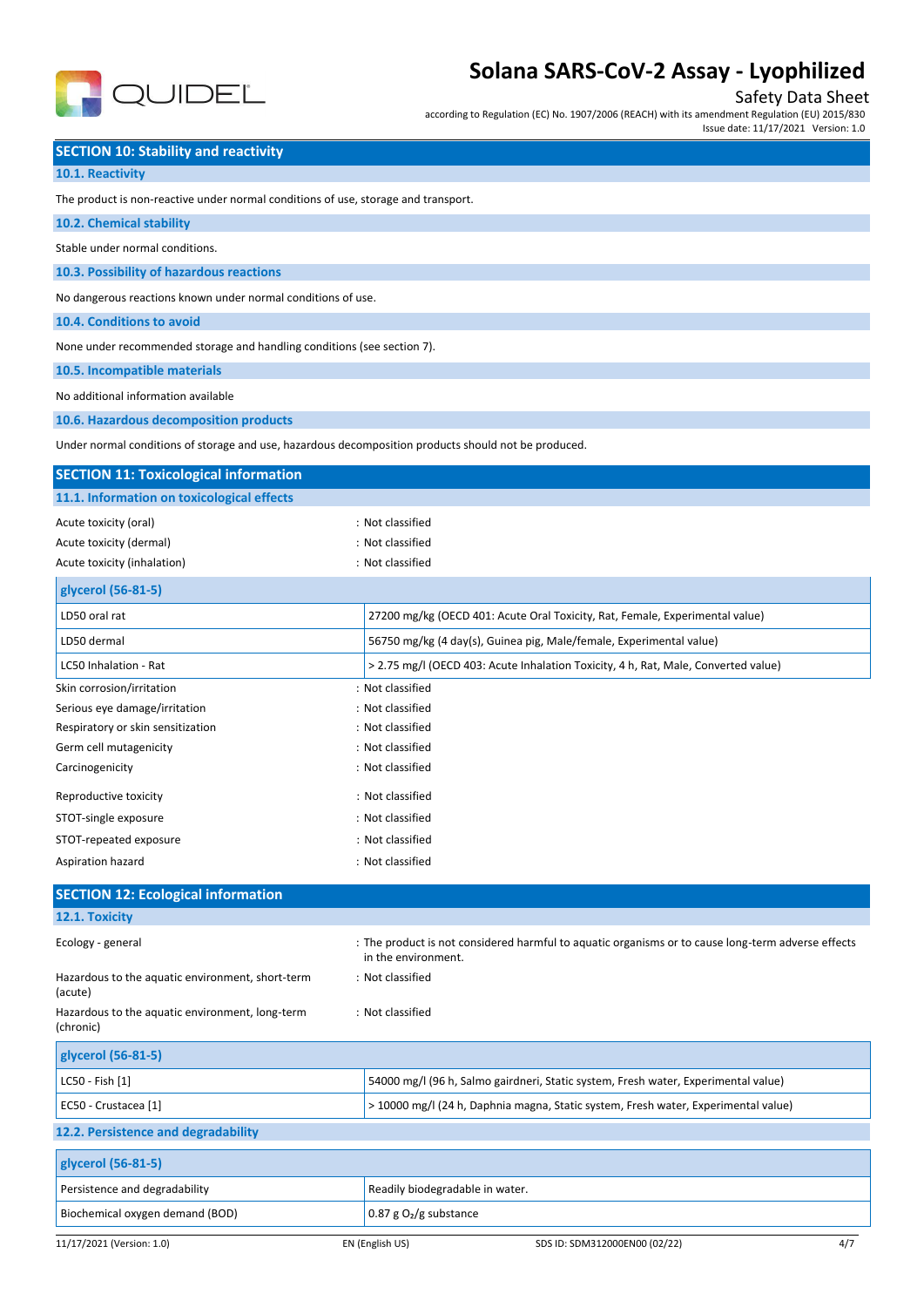

## Safety Data Sheet

according to Regulation (EC) No. 1907/2006 (REACH) with its amendment Regulation (EU) 2015/830

|                                                           | Issue date: 11/17/2021 Version: 1.0                                                                                                                       |
|-----------------------------------------------------------|-----------------------------------------------------------------------------------------------------------------------------------------------------------|
| Chemical oxygen demand (COD)                              | 1.16 g $O_2/g$ substance                                                                                                                                  |
| ThOD                                                      | 1.217 g $O2/g$ substance                                                                                                                                  |
| BOD (% of ThOD)                                           | 0.71                                                                                                                                                      |
| 12.3. Bioaccumulative potential                           |                                                                                                                                                           |
| glycerol (56-81-5)                                        |                                                                                                                                                           |
| Partition coefficient n-octanol/water (Log Pow)           | -1.75 (Experimental value, Equivalent or similar to OECD 107, 25 °C)                                                                                      |
| Bioaccumulative potential                                 | Not bioaccumulative.                                                                                                                                      |
| 12.4. Mobility in soil                                    |                                                                                                                                                           |
| glycerol (56-81-5)                                        |                                                                                                                                                           |
| Surface tension                                           | 0.0634 N/m (20 °C, 1000 g/l)                                                                                                                              |
| Ecology - soil                                            | No (test) data on mobility of the substance available.                                                                                                    |
| 12.5. Results of PBT and vPvB assessment                  |                                                                                                                                                           |
| <b>Component</b>                                          |                                                                                                                                                           |
| glycerol (56-81-5)                                        | This substance/mixture does not meet the PBT criteria of REACH, annex XIII<br>This substance/mixture does not meet the vPvB criteria of REACH, annex XIII |
| 12.6. Other adverse effects                               |                                                                                                                                                           |
| No additional information available                       |                                                                                                                                                           |
| <b>SECTION 13: Disposal considerations</b>                |                                                                                                                                                           |
| 13.1. Waste treatment methods                             |                                                                                                                                                           |
| Regional legislation (waste)                              | : Disposal must be done according to official regulations.                                                                                                |
| Waste treatment methods                                   | : Dispose of contents/container in accordance with licensed collector's sorting instructions.                                                             |
| Sewage disposal recommendations                           | : Disposal must be done according to official regulations.                                                                                                |
| Ecology - waste materials                                 | : Avoid release to the environment.                                                                                                                       |
| <b>SECTION 14: Transport information</b>                  |                                                                                                                                                           |
| In accordance with ADR / IMDG / IATA / ADN                |                                                                                                                                                           |
| 14.1. UN number                                           |                                                                                                                                                           |
| UN-No. (ADR)                                              | : Not regulated                                                                                                                                           |
| UN-No. (IMDG)                                             | : Not regulated                                                                                                                                           |
| UN-No. (IATA)                                             | : Not regulated                                                                                                                                           |
| UN-No. (ADN)                                              | : Not regulated                                                                                                                                           |
| 14.2. UN proper shipping name                             |                                                                                                                                                           |
| Proper Shipping Name (ADR)                                | : Not regulated                                                                                                                                           |
| Proper Shipping Name (IMDG)                               | : Not regulated                                                                                                                                           |
| Proper Shipping Name (IATA)<br>Proper Shipping Name (ADN) | : Not regulated<br>: Not regulated                                                                                                                        |
| 14.3. Transport hazard class(es)                          |                                                                                                                                                           |
|                                                           |                                                                                                                                                           |
| ADR<br>Transport hazard class(es) (ADR)                   | : Not regulated                                                                                                                                           |
| IMDG                                                      |                                                                                                                                                           |
| Transport hazard class(es) (IMDG)                         | : Not regulated                                                                                                                                           |
|                                                           |                                                                                                                                                           |
| ΙΑΤΑ<br>Transport hazard class(es) (IATA)                 | : Not regulated                                                                                                                                           |
| ADN                                                       |                                                                                                                                                           |
| Transport hazard class(es) (ADN)                          | : Not regulated                                                                                                                                           |
|                                                           |                                                                                                                                                           |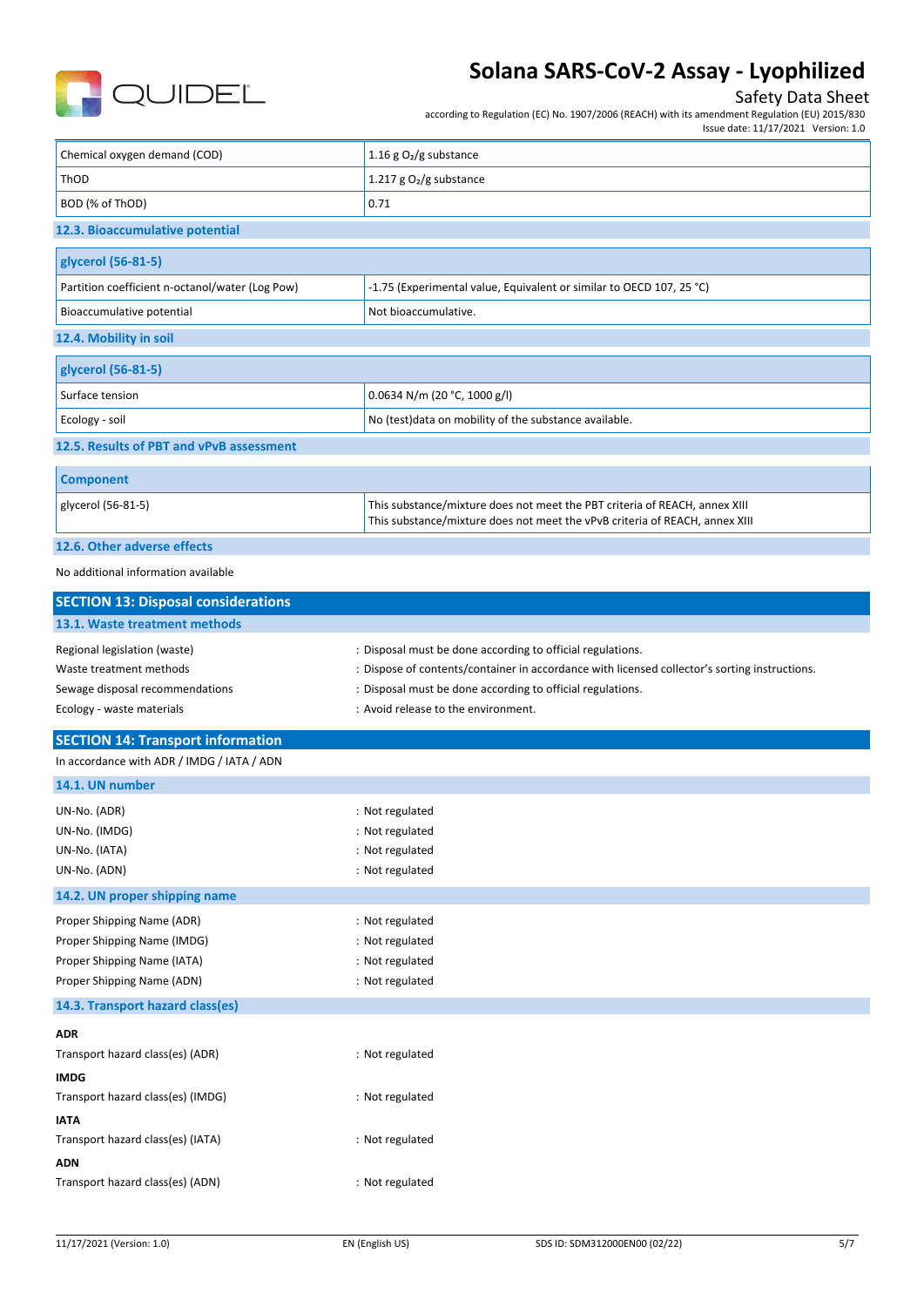

### Safety Data Sheet

according to Regulation (EC) No. 1907/2006 (REACH) with its amendment Regulation (EU) 2015/830 Issue date: 11/17/2021 Version: 1.0

| 14.4. Packing group                                                      |                                                                                                      |
|--------------------------------------------------------------------------|------------------------------------------------------------------------------------------------------|
| Packing group (ADR)                                                      | : Not regulated                                                                                      |
| Packing group (IMDG)                                                     | : Not regulated                                                                                      |
| Packing group (IATA)                                                     | : Not regulated                                                                                      |
| Packing group (ADN)                                                      | : Not regulated                                                                                      |
| <b>14.5. Environmental hazards</b>                                       |                                                                                                      |
| Dangerous for the environment                                            | : No                                                                                                 |
| Marine pollutant                                                         | : No                                                                                                 |
| Other information                                                        | : No supplementary information available                                                             |
| 14.6. Special precautions for user                                       |                                                                                                      |
| <b>Overland transport</b>                                                |                                                                                                      |
| Not regulated                                                            |                                                                                                      |
| <b>Transport by sea</b>                                                  |                                                                                                      |
| Not regulated                                                            |                                                                                                      |
| Air transport                                                            |                                                                                                      |
| Not regulated                                                            |                                                                                                      |
| Inland waterway transport                                                |                                                                                                      |
| Not regulated                                                            |                                                                                                      |
| 14.7. Transport in bulk according to Annex II of Marpol and the IBC Code |                                                                                                      |
| Not applicable                                                           |                                                                                                      |
| <b>SECTION 15: Regulatory information</b>                                |                                                                                                      |
|                                                                          | 15.1. Safety, health and environmental regulations/legislation specific for the substance or mixture |
| 15.1.1. EU-Regulations                                                   |                                                                                                      |
| Contains no REACH substances with Annex XVII restrictions                |                                                                                                      |
| Contains no REACH candidate substance                                    |                                                                                                      |
| Contains no REACH Annex XIV substances.                                  |                                                                                                      |
| 15.1.2. National regulations                                             |                                                                                                      |
| Germany                                                                  |                                                                                                      |
| Regulatory reference                                                     | : WGK nwg, non-hazardous to water (Classification according to AwSV, Annex 1)                        |
| <b>Employment restrictions</b>                                           | : Observe restrictions according Act on the Protection of Working Mothers (MuSchG)                   |
|                                                                          | Observe restrictions according Act on the Protection of Young People in Employment (JArbSchG)        |
| Hazardous Incident Ordinance (12. BImSchV)                               | : Is not subject of the 12. BlmSchV (Hazardous Incident Ordinance)                                   |
| <b>Netherlands</b>                                                       |                                                                                                      |
| SZW-lijst van kankerverwekkende stoffen                                  | : None of the components are listed                                                                  |
| SZW-lijst van mutagene stoffen                                           | : None of the components are listed                                                                  |
| SZW-lijst van reprotoxische stoffen - Borstvoeding                       | : None of the components are listed                                                                  |
| SZW-lijst van reprotoxische stoffen - Vruchtbaarheid                     | : None of the components are listed                                                                  |

#### **Denmark**

Danish National Regulations **included in the state of the product measure of the product must not be in direct contact with the** product

#### **15.2. Chemical safety assessment**

No chemical safety assessment has been carried out

SZW-lijst van reprotoxische stoffen – Ontwikkeling : None of the components are listed

| <b>SECTION 16: Other information</b> |                 |                                                                                                 |     |
|--------------------------------------|-----------------|-------------------------------------------------------------------------------------------------|-----|
|                                      |                 |                                                                                                 |     |
| Indication of changes:               |                 |                                                                                                 |     |
| New EU SDS template.                 |                 |                                                                                                 |     |
| <b>Abbreviations and acronyms:</b>   |                 |                                                                                                 |     |
| <b>ADN</b>                           |                 | European Agreement concerning the International Carriage of Dangerous Goods by Inland Waterways |     |
| 11/17/2021 (Version: 1.0)            | EN (English US) | SDS ID: SDM312000EN00 (02/22)                                                                   | 6/7 |